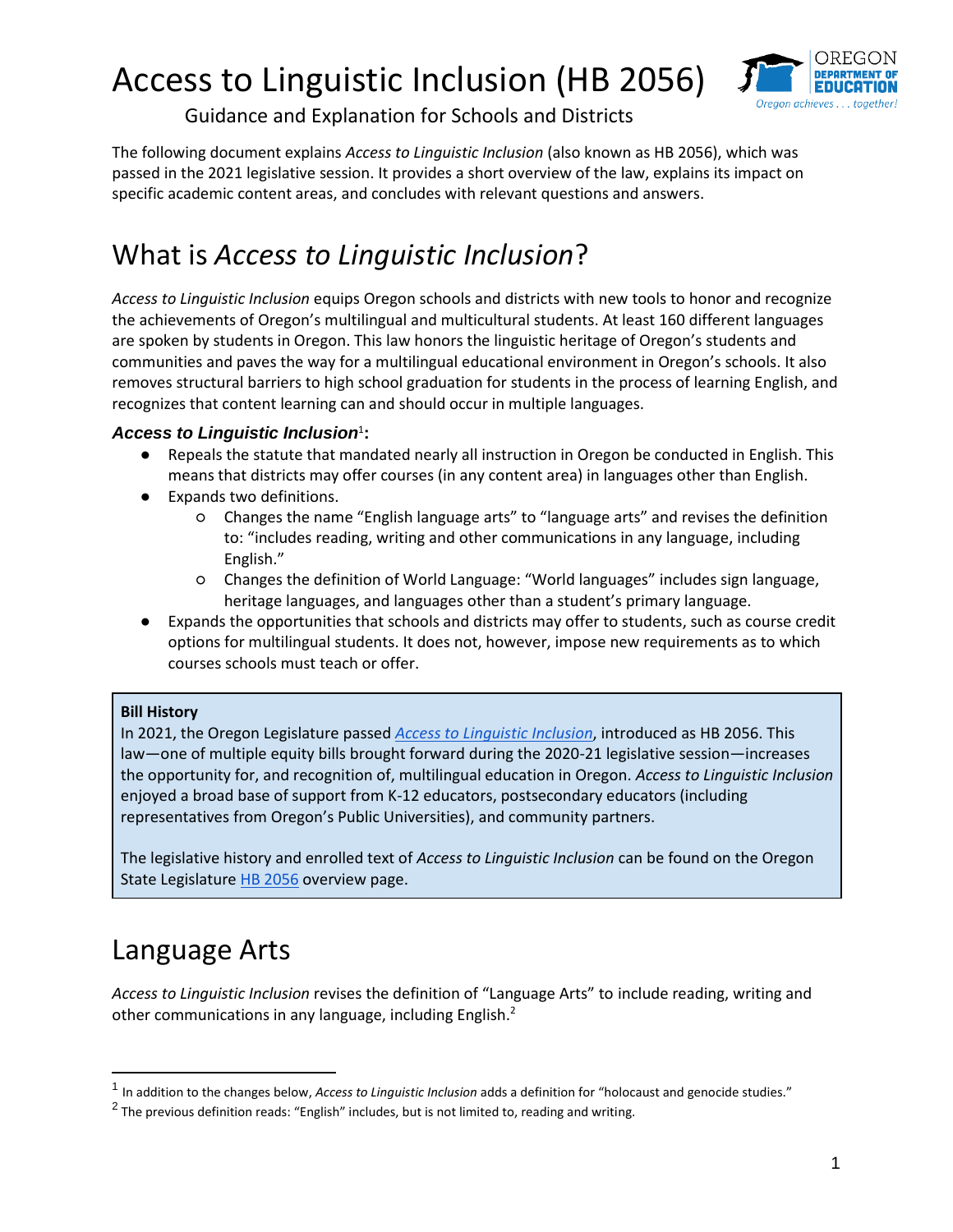

#### Guidance and Explanation for Schools and Districts

Oregon's English Language Arts and Literacy standards were adopted prior to the passage of *Access to Linguistic Inclusion*; therefore, when evaluating whether Language Arts courses meet Oregon's adopted English Language Arts and Literacy standards, use the following interpretations:

- Read references to "English" (such as "English grammar" or "standard English usage") as referring to the language of study in the course.
- Translate geographically or culturally specific markers in the standards to markers appropriate for the language and culture of study in the course.

**As a reminder, a district can only award** high school Language Arts credit in Oregon if the course covers applicable grade-level content described in Oregon's adopted [English Language Arts and Literacy](https://www.oregon.gov/ode/educator-resources/standards/ELA/Pages/ELAStandards.aspx)  [standards.](https://www.oregon.gov/ode/educator-resources/standards/ELA/Pages/ELAStandards.aspx)

## World Language

*Access to Linguistic Inclusion* revises the definition of "World Languages" to include sign language, heritage languages<sup>3</sup>, and languages other than a student's primary language.<sup>4</sup> Under this definition, English may be a World Language for a student if it is not a student's primary language.

**As a reminder, districts in Oregon can only award** high school World Language credit for a course if it covers content described in Oregon's adopted [World Languages standards](https://www.oregon.gov/ode/educator-resources/standards/Pages/World-Languages.aspx) that is appropriate to the targeted proficiency level of the course.

**A student is eligible to receive** high school World Language credit from courses identified according to the criteria above if the language and content of the course constitute a "world language" for that student, according to the definition above.

#### **Both the** *awarding* **and** *receiving* **criteria above must apply for the district to award World Language credit to a student in a given course.**

Course work completed in a student's heritage language may count for World Language credit; it is not necessary to demonstrate that a student has greater or less proficiency in English than their heritage language. Students for whom English is a World Language (per the definition above), and who complete qualifying coursework in English, may meet eligibility criteria to receive World Language credit.

<sup>3</sup> For the purposes of *Access to Linguistic Inclusion*, "heritage language" means a language that has cultural or familial significance to a student, going beyond personal preference. A student's primary language cannot be a heritage language if it is also the language of the dominant culture in the student's educational environment (definition adapted from Fishman 1999[, as](https://onlinelibrary.wiley.com/doi/pdf/10.1002/9781405198431.wbeal0500)  [cited by King and Ennser-Kananen\)](https://onlinelibrary.wiley.com/doi/pdf/10.1002/9781405198431.wbeal0500).

**Example**: A student from Bolivia learned Spanish first and English after immigrating to the United States. Spanish is a heritage language for this student.

**Example**: A student has a cultural or familial connection to the Siuslaw people. Siuslaw is a heritage language for this student, even if the student is a monolingual English speaker.

**Example**: A student comes from a household that primarily speaks English but studies other languages as a culturally enriching experience. The student's primary language is English. Since English is also the primary language of the dominant culture in Oregon schools, English is *not* a heritage language for this student.

<sup>&</sup>lt;sup>4</sup> The previous definition reads: "World languages" means American Sign Language, and languages other than English.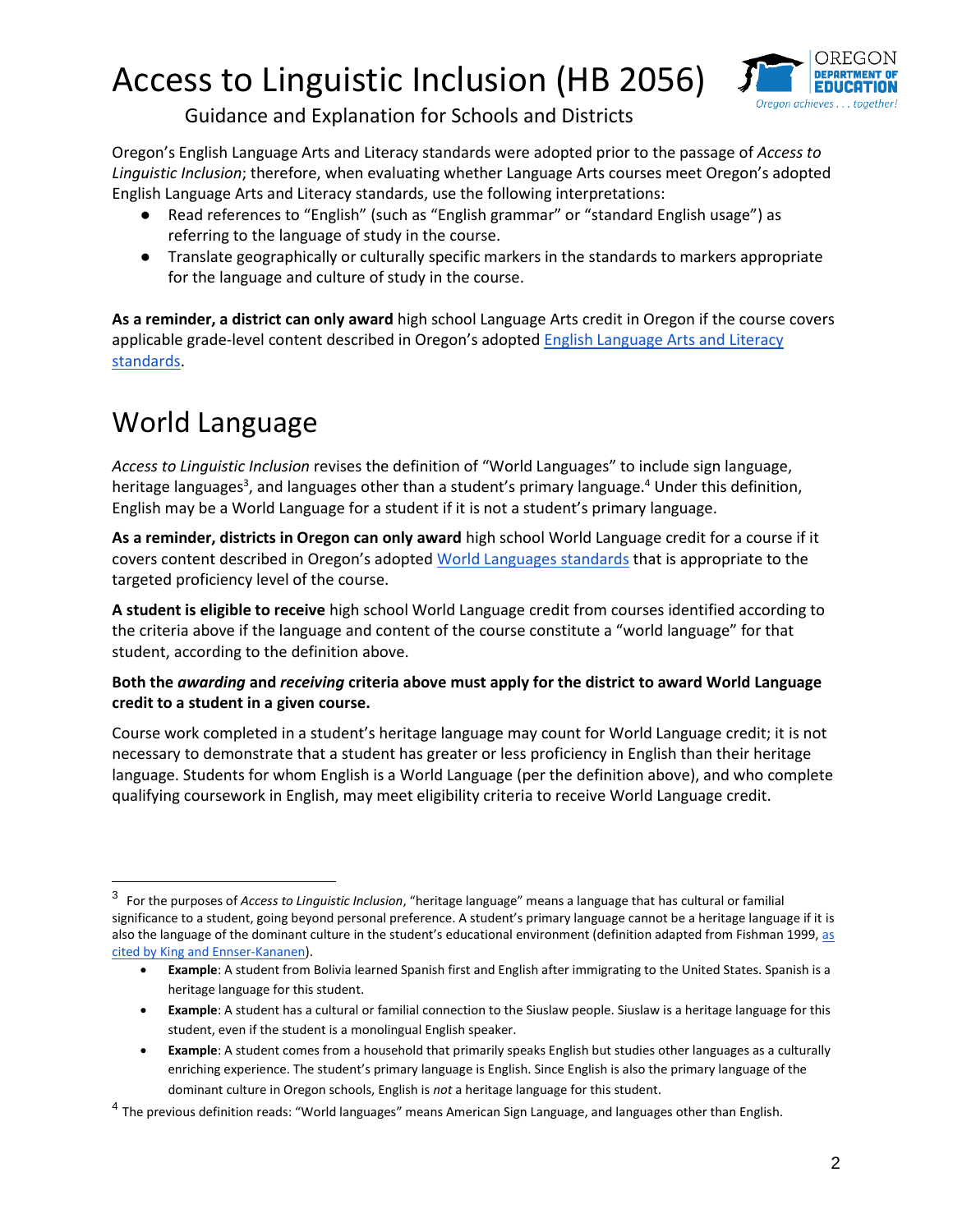

Guidance and Explanation for Schools and Districts

### Applying *Access to Linguistic Inclusion*

As part of Oregon's graduation requirements, which predate *Access to Linguistic Inclusion*, each student shall develop a[n Education Plan and Profile,](https://www.oregon.gov/ode/students-and-family/OregonDiploma/Documents/ed-plan-and-profile.pdf) which includes planning course taking and planning for postsecondary transitions. Schools must consider this Education Plan and Profile when making decisions regarding whether and how *Access to Linguistic Inclusion* might be applied to help individual students meet graduation requirements and attain their post-secondary goals. While the intent of *Access to Linguistic Inclusion* is to remove structural barriers to high school graduation, it is also important that schools support students and families in understanding that the course requirements that postsecondary institutions apply during the admissions process may continue to emphasize course completion in the English language.

For example, some university admissions require four years of "English." Additionally, students who are found to be insufficiently prepared for university-level English (in terms of language or in terms of academic composition) may be required to take remedial English courses. If the student is considering college-level athletics, they will also want to consider National Collegiate Athletic Association (NCAA) rules to ensure the transcript aligns with the course requirements of NCAA. Therefore, in considering when and where to apply flexibilities available under *Access to Linguistic Inclusion*, districts should take care not to close off opportunities while opening others.

| Course                                                 | <b>Credit option</b> | <b>Requirements and Notes</b>                                                                                                                                                                                                          |
|--------------------------------------------------------|----------------------|----------------------------------------------------------------------------------------------------------------------------------------------------------------------------------------------------------------------------------------|
| <b>Advanced English</b><br>Language<br>Development     | Language Arts        | Course covers English Language Arts and Literacy standards<br>Student demonstrates proficiency<br>Course planning/delivery involves appropriately endorsed<br>teacher(s)<br>Language Arts credit is awarded instead of elective credit |
| English Language<br>Development                        | World Language       | Course covers World Languages standards<br>Student demonstrates proficiency<br>$\bullet$<br>Course planning/delivery involves appropriately endorsed<br>teacher(s)<br>World Language credit is awarded instead of elective credit      |
| Spanish Literature<br>and Language                     | Language Arts        | Course covers English Language Arts and Literacy standards<br>Student demonstrates proficiency<br>Course planning/delivery involves appropriately endorsed<br>teacher(s)                                                               |
| Literature Course<br>on an International<br>Transcript | Language Arts        | Course is an international equivalent to Oregon Language<br>Arts courses                                                                                                                                                               |

The following list is not exhaustive.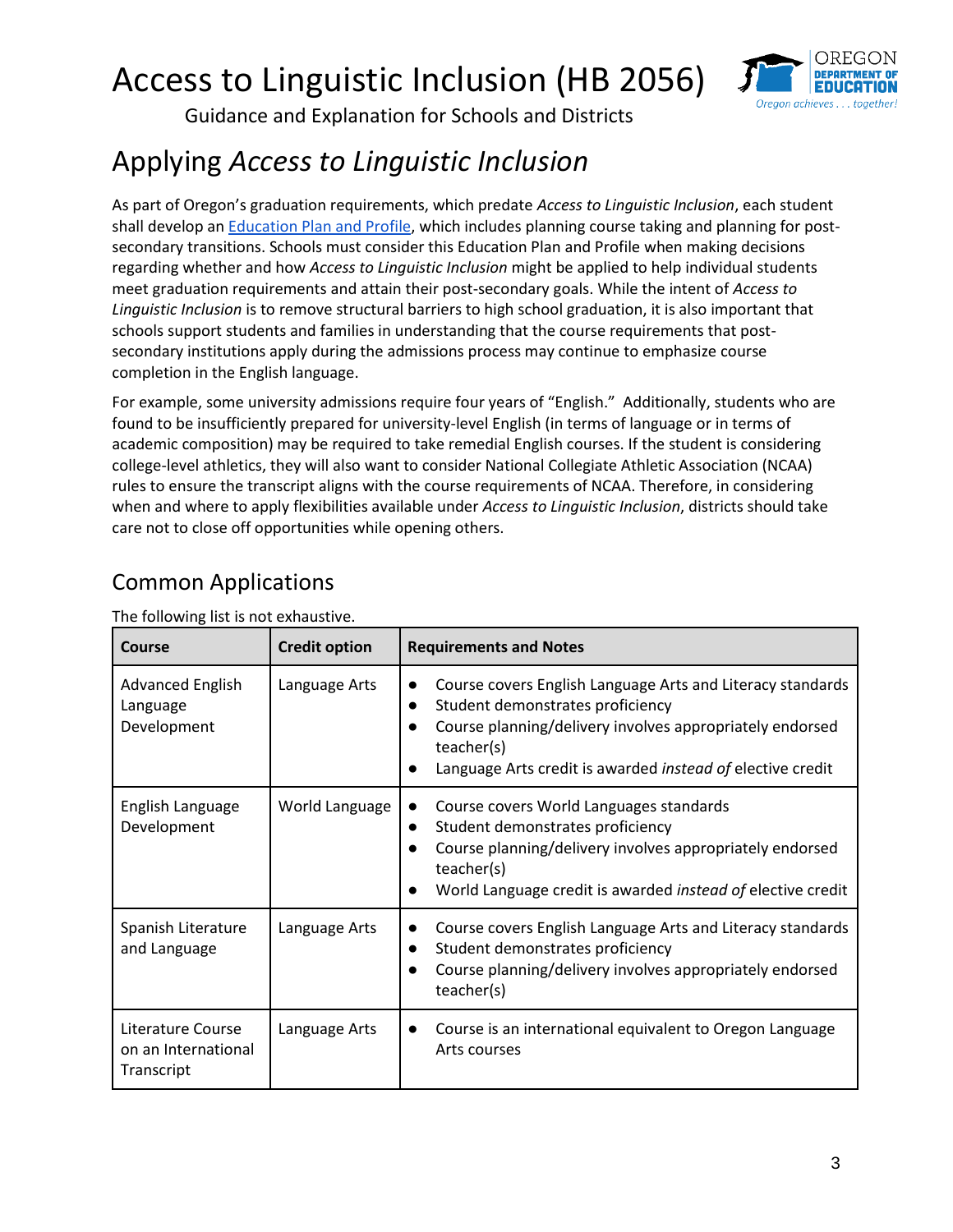

Guidance and Explanation for Schools and Districts

Remember that the student's education plan and profile should always be considered when awarding credit through *Access to Linguistic Inclusion*.

#### Multiple Credit Applications

Interactions between the new definition of Language Arts and the new definition of World Language make it possible for some students to earn two credits for a single course: one in Language Arts, and one in World Language. This is only possible if all **awarding** and **receiving** criteria are met for a particular student in a particular course. The grade level for the two credits may not match (e.g. a 12th grade course may be found to cover English Language Arts standards at the 9th grade level), or a course may only offer partial credit for one of its content areas.

As a reminder, the **awarding** criterion means the course covers applicable, grade-level content as described in Oregon's adopted academic standards for the content area in question. The **receiving** criterion means the language and the content of the course count as a World Language for the student who will be receiving that credit (and *only* that student; other students receive only the course's "base" credit).

The table below lists all allowable interactions that would result in earning both a Language Arts and a World Language credit for a single course. All of the situations described below are rare and require careful district review to establish both **awarding** and **receiving** criteria. Any situation not listed in the table below *does not* qualify to award multiple credits under the new definitions in *Access to Linguistic Inclusion*.

| <b>Courses eligible for</b><br>multiple credit       | <b>Notes and reminders</b>                                                                                                                                                                                                                               |  |
|------------------------------------------------------|----------------------------------------------------------------------------------------------------------------------------------------------------------------------------------------------------------------------------------------------------------|--|
| English Language Arts                                | Only students for whom English is a World Language would receive World<br>$\bullet$<br>Language credit in an English Language Arts course.                                                                                                               |  |
| Language Arts in a<br>language other than<br>English | Examples: Spanish Language Arts, Russian Language Arts.<br>This category includes Heritage Language courses of sufficient rigor to<br>$\bullet$<br>award Language Arts credit.                                                                           |  |
| <b>Advanced English</b><br>Language Development      | Because these courses are offered exclusively to students with English<br>$\bullet$<br>Learner status, English is a World Language for these students.<br>See Question 8 in the Questions and Answers below.                                             |  |
| <b>Advanced World</b><br>Language courses            | A traditional fourth year language course does not cover standards<br>$\bullet$<br>sufficiently to award Language Arts credit. This may be possible in very<br>advanced courses, such as 7+ year programs which begin in middle or<br>elementary school. |  |

#### International Transcripts

The following factors are recommended for handling international transcripts: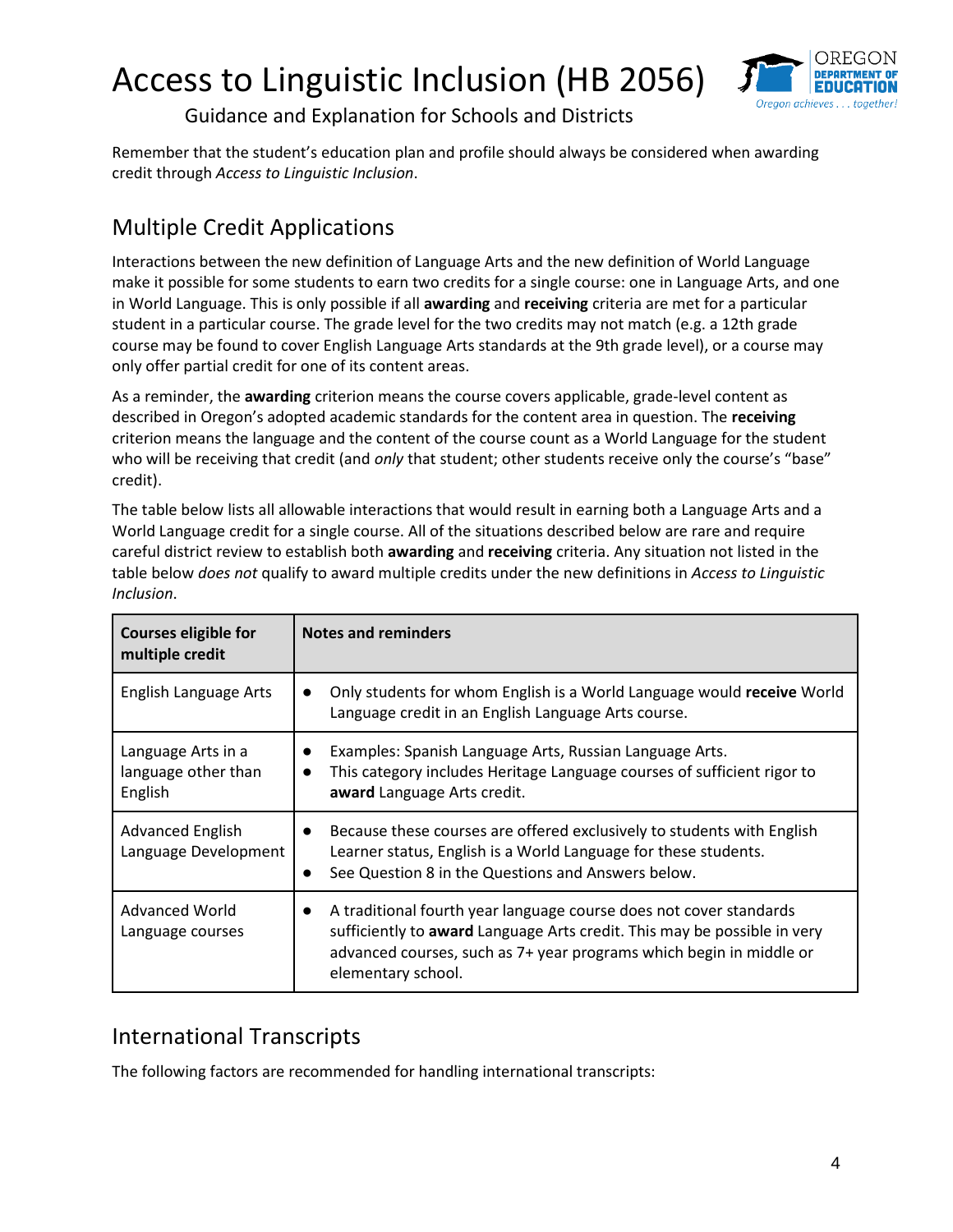

Guidance and Explanation for Schools and Districts

- Every effort should be made to obtain missing transcripts, working in close collaboration with families.
- Staff who are responsible for transcript evaluation should have appropriate training and professional development.
- Ideally, the same group of trained staff will handle all transcript evaluation, to ensure consistency across schools and years.
- Courses taken outside the United States should be judged solely on their academic merits:
	- Course credit equivalencies and credit transfer should be in the same content area/subject, regardless of the language of instruction.
	- Courses should transfer in, whenever possible, with an equivalent letter grade.
	- Students' levels of English proficiency should have no bearing on how their transcripts are evaluated.
- Districts should have a clear policy and process in place for international transcript evaluation.
- District policy should be reviewed regularly to meet the needs of newly-arrived students.
- Language Arts and World Language courses may appear on transcripts from any country. ELD courses or their equivalents are most likely to appear on transcripts from English speaking countries.

### Questions and Answers

- **1. Will schools and districts be required to offer instruction in languages other than English?**
	- a. No. *Access to Linguistic Inclusion* expands the opportunities that schools and districts may offer to students, but it does not impose new instructional requirements.
- **2. Will districts be required to rename or restructure high school courses, course categories, or departments based on this law?**
	- a. No. *Access to Linguistic Inclusion* does not require renaming of courses or course categories. In fact, doing so could in some cases be detrimental to students' postsecondary planning (for example, if the student is applying to a university that requires four years of "English"). See "Applying *Access to Linguistic Inclusion*" above.
	- b. *Access to Linguistic Inclusion* does not require a wholesale removal of the word "English" from school or district course offerings. Because the law increases the range and variety of courses a school or district can offer, however, districts may wish to reexamine some course titles for accuracy and clarity (regarding the principal content of study and credit awarded).
- **3. Will districts need to pursue additional instructional materials adoptions as a result of** *Access to Linguistic Inclusion***? For example, does the new law require districts to adopt sets of Spanish Language Arts materials?**
	- a. Districts are not required to offer Language Arts courses in languages other than English as a result of *Access to Linguistic Inclusion*, nor does *Access to Linguistic Inclusion* require adoption of instructional materials in languages other than English.
- **4. Under** *Access to Linguistic Inclusion***, is it possible for a student to earn a high school diploma without studying English composition and literature during their high school career?**
	- a. Oregon's adopted English Language Arts and Literacy standards, as well as Oregon's English Language Arts summative assessment, remain in place.
- **5. Under** *Access to Linguistic Inclusion***, can two credits be awarded for one course?**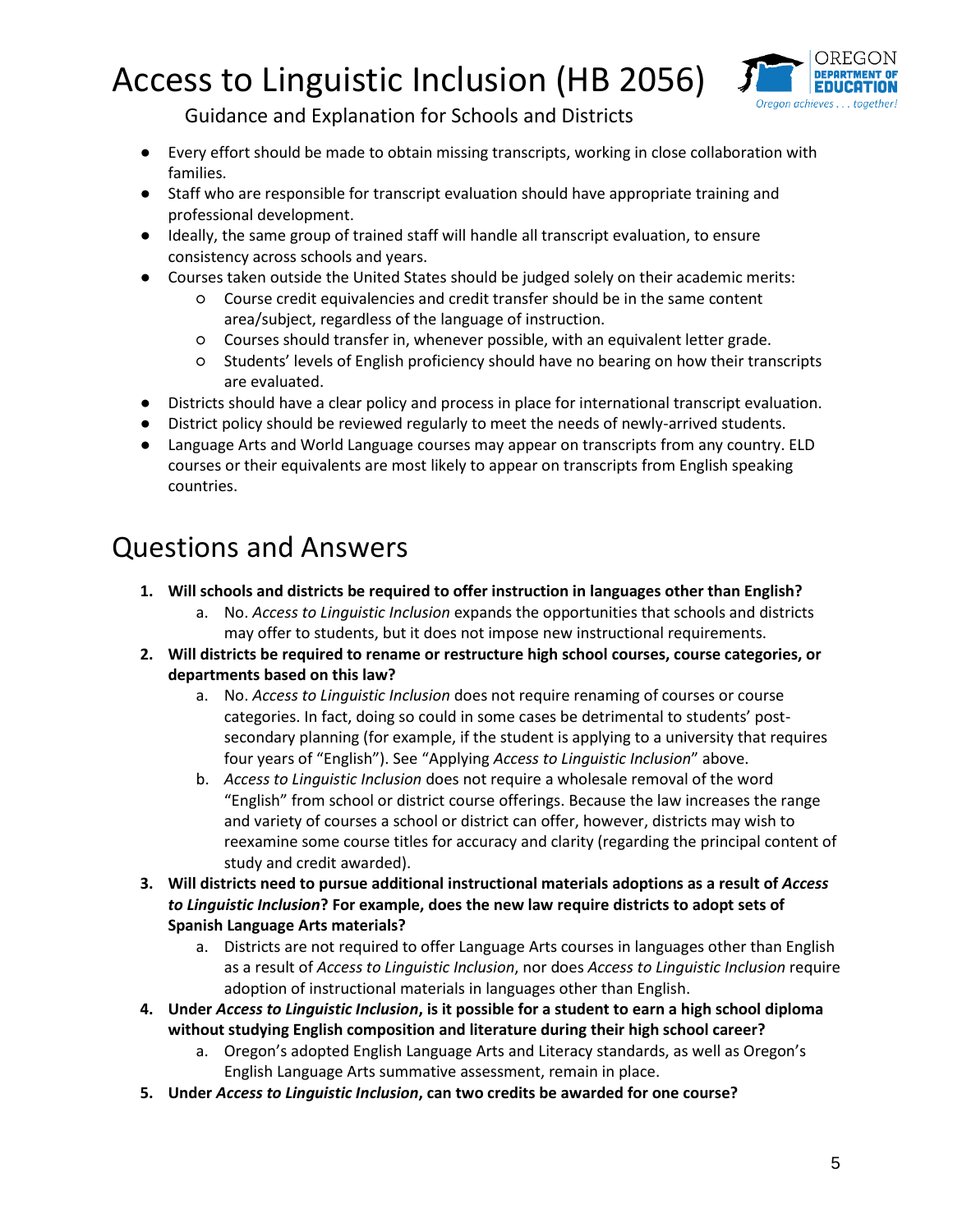

Guidance and Explanation for Schools and Districts

- a. Due to the interaction of the new definitions for Language Arts and World Language, this is possible in specific circumstances. All such interactions are listed in the "Multiple Credit Applications" section above. Criteria for eligibility both to **award** and to **receive** credit must be met.
- **6. Is** *Access to Linguistic Inclusion* **retroactive? For example, can credit be awarded for courses that were completed prior to the effective date of the law?**
	- a. *Access to Linguistic Inclusion* is not explicitly retroactive, so it is not necessary for districts to update the historic transcripts for all students who have ever attended the institution. However, it is within the equity focus of the law to award credits for *current* or *recent* students who may benefit from the expanded recognition afforded by the law, even if awarded credits come from courses that were completed prior to the effective date of *Access to Linguistic Inclusion*. (These courses would still need to be eligible to award credit, as described earlier in this guidance.)
- **7. Who decides whether a course meets the expanded definition of Language Arts or World Language?** 
	- a. These determinations are made by the district. The course must meet appropriate Language Arts or World Language standards, as described earlier in this communication.
- **8. Under** *Access to Linguistic Inclusion***, can districts award English Language Arts credit for English Language Development courses?**
	- a. This is possible. However, be aware that English Language Development (ELD) and Language Arts are different disciplines, with different goals and different academic standards. OA[R 581-022-2025](https://secure.sos.state.or.us/oard/viewSingleRule.action?ruleVrsnRsn=145206) explicitly links course credit to content standards. For a course to award Language Arts credit, it must address appropriate grade-level English Language Arts standards.
	- b. When considering whether to award Language Arts credit for completed ELD coursework, consider existing Language Arts courses as a standard of comparison. Is a student who completes a given ELD course receiving the same content and academic preparation as students in a Grade X (9, 10, 11, or 12) Language Arts course? Do they learn the same knowledge and skills? After completing this course, will this student be ready for the reading, writing, research, and compositional demands of the next stage of their education?
- **9. When awarding credit under** *Access to Linguistic Inclusion***, what requirements need to be met regarding teacher credentialing and licensure?**
	- a. *Access to Linguistic Inclusion* makes no changes to existing rules about teacher licensure. The following resources relate to teacher licensure and credentialing:
		- i. ODE's [Teacher Licensure](https://www.oregon.gov/ode/educator-resources/pages/teacher-licensure.aspx) page
		- ii. OAR [584-210-0020](https://secure.sos.state.or.us/oard/viewSingleRule.action;JSESSIONID_OARD=5dUqzU31o4WUGHb3eafCf25w5I1CPGMga-35qzarHemORYZ75MGD!-888754201?ruleVrsnRsn=152786) Scope and Responsibilities of Teachers of Record
		- iii. OAR [584-210-0160](https://secure.sos.state.or.us/oard/viewSingleRule.action;JSESSIONID_OARD=5dUqzU31o4WUGHb3eafCf25w5I1CPGMga-35qzarHemORYZ75MGD!-888754201?ruleVrsnRsn=245186) License for Conditional Assignment (Section 2 of this OAR addresses teaching out of field)
		- iv. OAR [584-210-0170](https://secure.sos.state.or.us/oard/viewSingleRule.action;JSESSIONID_OARD=5dUqzU31o4WUGHb3eafCf25w5I1CPGMga-35qzarHemORYZ75MGD!-888754201?ruleVrsnRsn=152831) Atypical Assignments

### Contact Information

Please contact bot[h Tina Roberts and Ben Wolcott](mailto:%20tina.roberts@ode.oregon.gov;%20ben.wolcott@ode.oregon.gov) with questions about *Access to Linguistic Inclusion*.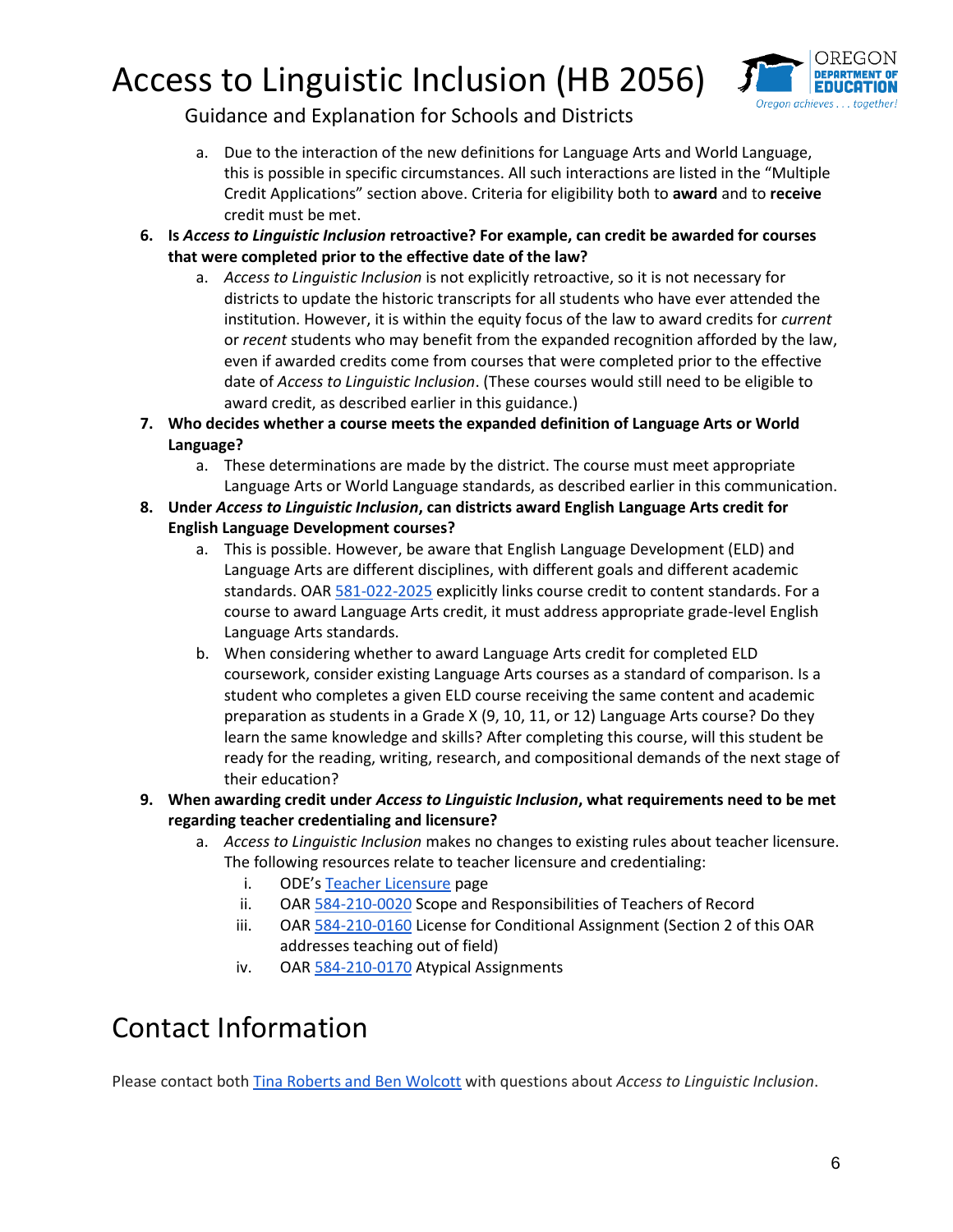

Guidance and Explanation for Schools and Districts

### Appendix: Credit Decision Trees